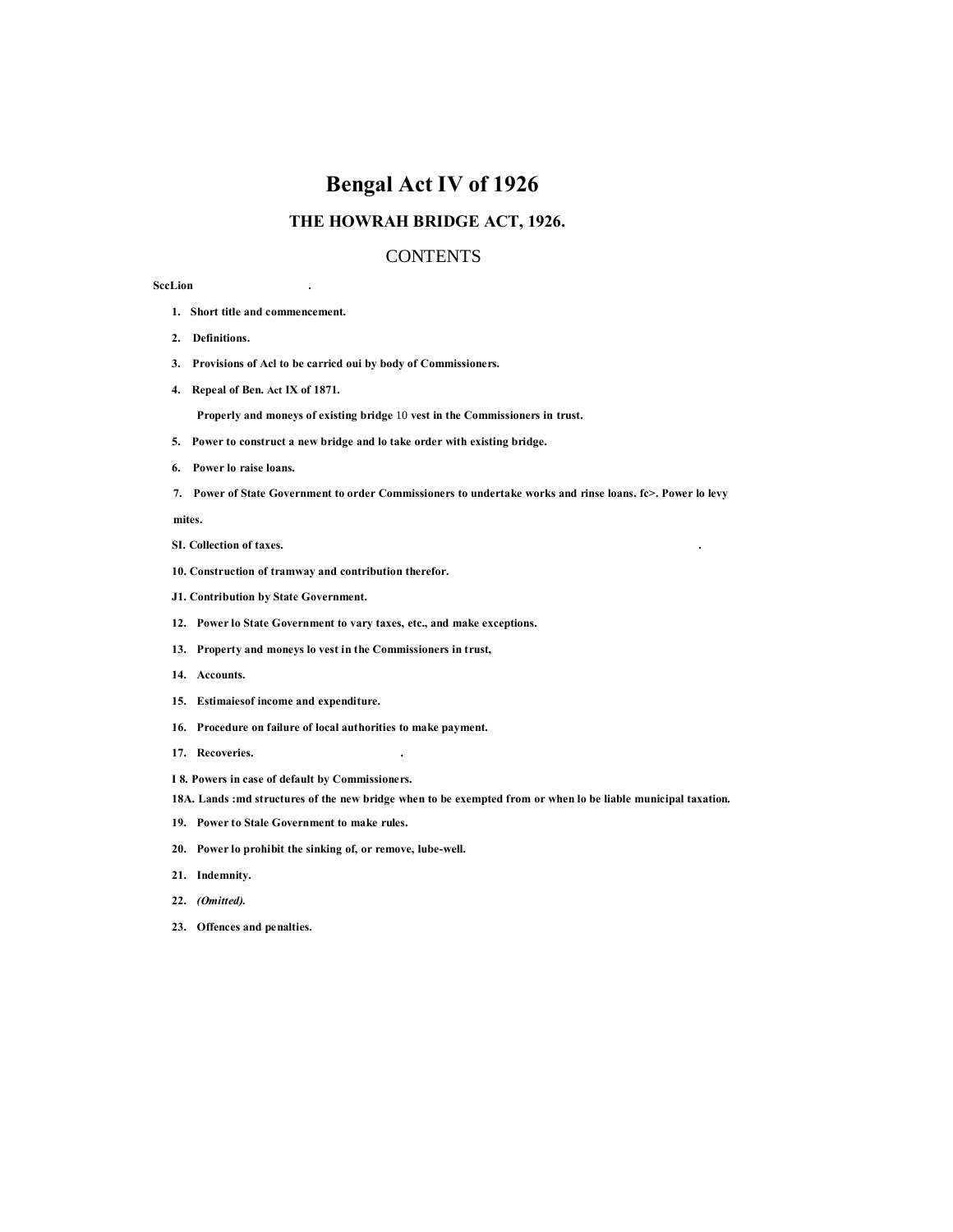# **Bengal Act IV of 1926 [THE HOWRAH BRIDGE ACT, 1926.J<sup>1</sup>**

**Ben. Act V or 1936. AMENDED .. West Ben. Aci XIX of 1959.**

**. West Ben. Act XXIII of 1963.**

**(Adaptation of Indian Laws) ADAPTED .. Order, 1937.**

**The Government or India The Adaptation of Laws .Order, 1950.**

**[The 9lh September, 1926.]**

*An Act to provided for the construction, maintenance and control of a new bridge across the river Hooghly be ween Calcutta and How rah.*

**WHEREAS it is expedient thai a new bridge across the river Hooghly between Calcutta and Howrah be constructed and maintained;**

**AND WHEREAS the previous sanction of the Gavcrnar-Gcncral under subscction (3), of section 80A, of the Government of [ndia Act has been obtained, to ihe passing of this Act: It is hereby enacted as follows:— "**

*5* & 6. Geo. **V.C.61:** *6 Si* 7 Geo. V.c. 37; 9 & 10 Geo. V.c. 101.

**1. (I) This Act may be called the Howrah Bridge Act 1926. (2) It shall come inlo force on such date<sup>1</sup> as the '[State Government] may, by notification, direct.**

**In this Act, unless there is anything repugnant in the subject or**

- **J (l) "Calcutta" means the area described in Schedule I to the Calcutta Municipal Act, 1951, as deemed to have been amended under section 593 of that ACL;**
- **corucxr bridge, hereinafter incorporated under theprovisions of section 3;.** Delimitions. **(2) "the Commissioner" means the Commissioner for the new Howrah** 
	- **(3) "notification" means a notification published in the** *^Official Gazette];*

West Ben. Act XXXIII of 1951.

 $\gamma$ 

Short title and commencement.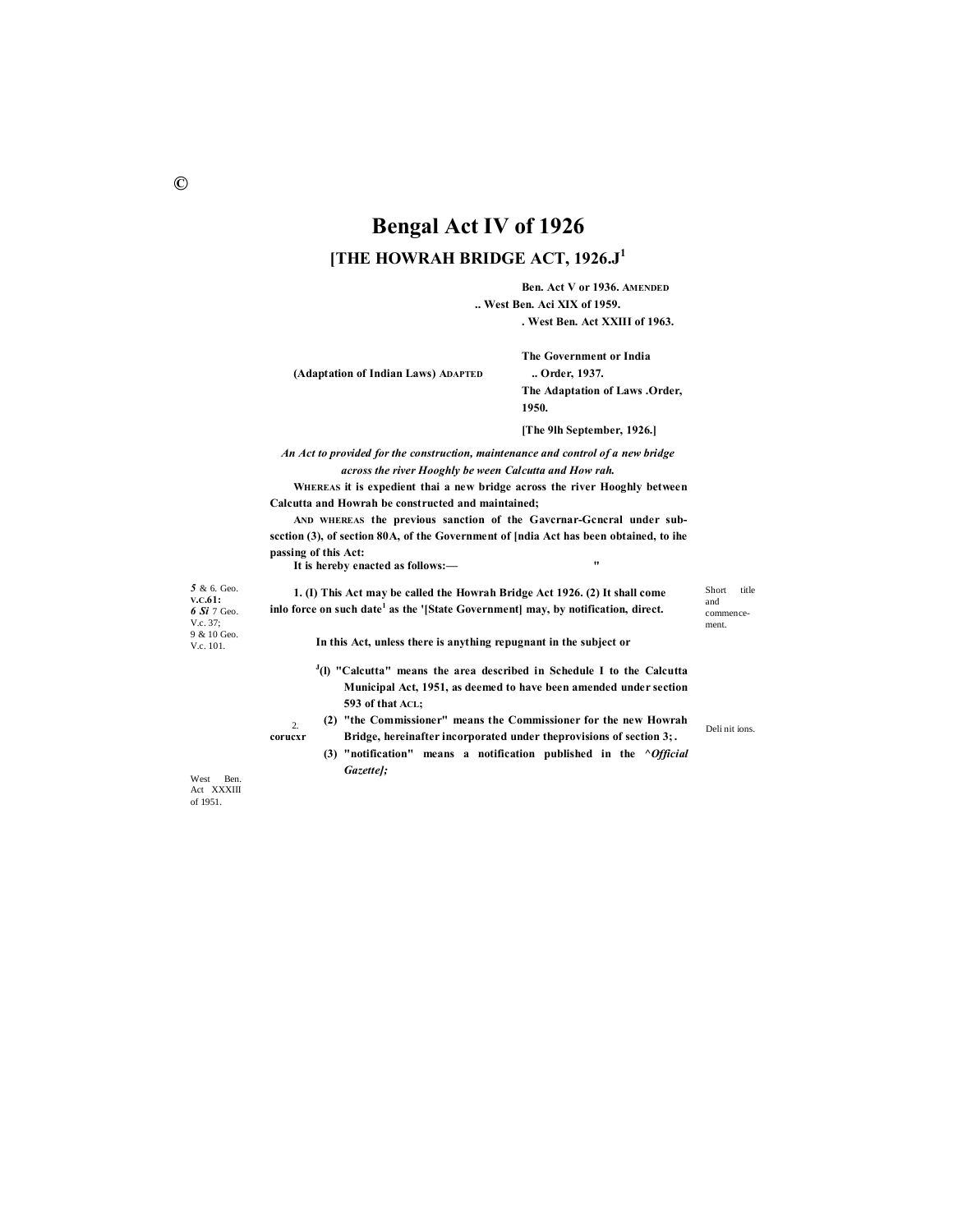#### The Hoii-rah Bridge Aci, 1926.

[Ben. Act P

#### (Sections 3, 4,)

- (4) "the existing bridge" means the floating bridge across the river Hooghly, [lie construe lion of" which was authorised by the Howrah Bridge Aci, 1871; ;ind
- '(4a) "Tolly gunge" means the area which was formerly comprised in the municipality of Tollygunge and which was included within Calcutta by notification under section 594 of (he Calcutta Municipal Act,  $1951:$
- $(5)$ "year" means a financial year.

Pen. Ac: IX OIWB7I. Wen Hen. Aci

**XXKill Df** 1951.

Provisions of Aci in be  $c$ micd uni hy  $'$ . Iv of Commissioners

(2) Such body shall be a body corporate and have perpetual succession and a common seal, and shall by its corporate name sue and be sued.

3. (1) The duly of carrying out the provisions of this Act shall, subject to such conditions and limitations as arc hereinafter contained, be vested in a body of

Commissioners to be called "the Commissioners for the new Howrah Bridge".

(3) The Commissioners for the Port of Calcutta for the lime being shall be the Commissioners for the new Howrah Bridge.

(4) The Commissioners shall be entitled to receive such fees for the performance of tiioir dui ics under this Act as ilic <sup>1</sup>[State Government] may, by rule, prescribe. Such fees shall be paid from the new Howrah Bridge Trust Fund creaicd by litis Act.

Repeal nT Ben. Aci IX of JS7I.

4. (1) The Howrah Bridge Act, 1871, shall be repealed on and from Mich date as the <sup>5</sup>[Stale Government] may, hy notification, specify in this behalf; but (his repeal shall not affect the past operation of that Act, or anything done or suffered, or any right, privilege, obligation or liability acquired, accrued or incurred thereunder.

All properties, funds and dues which on the said date are vested in the  $(2)$ Commissioners for the Port of Calcutta in trust for the purposes of the Howrah Bridge Act, 1S71, shall from such dute vcsl in them as the commissioners under this Act in trust lor the purposes of this Act and for such purposes may be disposed of hy the Commissioners in such manner as they think lit.

(3) All contracts and liabilities which on the said date have bei:!] made or incurred by the Commissioners for the port of Calcuttafor the purposes of the Howrah Bridge Act, 1871, may, so far as they are outstanding on such date be enforced by and againstthem as the Commissioners under this Act.

(4) All suits and other legal proceedings instituted before the said date by or against the Commissioners for ihe Port of Calcutta under the Howrah Bridge Act, 1871, may be continued by or against lhetrt as the Commissioners under this Act.

 $P_{\rm m}$ pom rinil nlon vs of evisli 115 hriJfvMo vast in ihc Coininii-MiitKi's in

**Irusi** 

136

<sup>&#</sup>x27;Clause (43) was inserted by s. 2(b)oflhc Hmvmh Brirlg^ (Amendment) Act. 1959{ Wcsi lien. Aci XIX of 1959).

 $'St'f$ 

<sup>&</sup>lt;sup>1</sup>The words "Provincial Government" were originally substituted for (he words "Local Government" by paragraph 4(1) o thereafter the word "State" was substituted for the word "Provincial" by paragraph 4(1) of the Adaptation of Laws Order, 1950. Clause (I) was substituted for (he original clause by s. 2(a) of the Howrah Bridge {Amendment) Act, 1959 (West Ben. Act X The words within square brackets were substituted for ihe words "Calcutta Gazette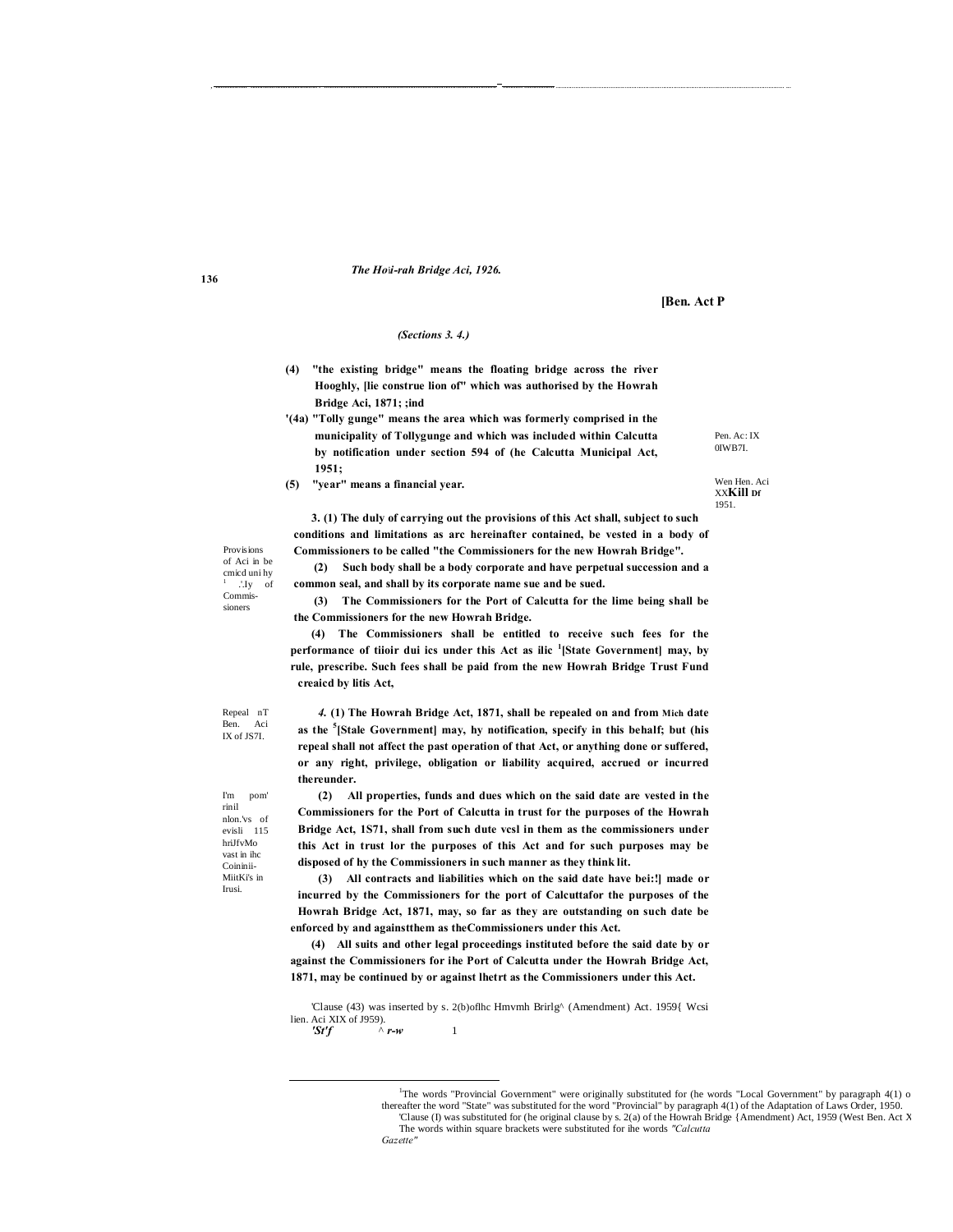### The Howmh Bridge Act, 1926.

of 1926.]

Hen. Aci IX

of IS7 J.

#### (Sections 5-7.)

The Commissioners in ay-

- const rue 1 a (a) causcntiew bridge lobe constructed across the river Hooghly between new bridge Calcutta and Howrah of such design, and of such materials of such and la take order M'illi quality, and at such place and with such approaches as the existins Commissioners, subject lo ihe approval of the '[Slate Government], tiridec. consider suitable;
- (b) notwithstanding anything contained in the Howrah Bridge Act, 187!. take such order with the existing bridge as the Commissioners, subjeci [o the approval of the '[State Government], consider essential in connection with the construction of the new bridge; and
- (c) cause the new bridge and its approaches lobe maintained and controlled.

6. (1) The Commissioners may  $3$ , from time to lime, borrow any Power ID sum necessary for carrying out the works specified in clauses (a) and (b)  $^{q}$  jse loms of section 5  $^{1}$  [or repaying any loan raised under the provisions of this Act]

at such rate of interest, and for such period, and upon such terms as ui the time and method of repayment, and on such other terms and conditions, as the '[Slate Government] may approve.

 $|**|$  $\mathcal{R}$  $s(c)$  $s|t$ **Tfc** 

(2) The '[State Government] shall have power to guarantee the service and repayment of any loan raised under the provisions of sub-section (I) or any part of such loan.

7. ([) The '[Slate Government] may, by notification, order the Commissioners to undertake the works referred to in section 5 and to '[horrow any sum neccssary for carrying out the works specified in clauses (a) and (b) of [hat section] within such period as the '[State Government] shall fix, and the Commissioners shall comply with such order.

Power  $\overline{\text{or}}$ Slaie Governmen t lo order  $Commis$ sioned to undertake works and raise loans.

(2) The '[Slate Government] may, by notification, for reasons to be recorded therein, extend lite period fixed under the provisions of subsection (I).

 $\dot{m}$ 

Power

137

<sup>&#</sup>x27;Set foot-note 3 on p.ige 135, ame.

The words within ".quaie brackets were inserted by s. 2(1) of Ihe Houmh Bridge (Amendment) Act, 1935 (Ben. Act V of 1936).

The words wilhin square brackets were inserted fry s. 2(2). ibid.

Tlii! proviso was omiucd by pan. 3 and Schedule IV to rhc Government of India (Adaptation of Indian Laws) Order, 1937.

The words, brackets and loners wilhin square brackets wow substituted for the words and figure "raise Ilic loan referred lo in section 6" by section 3 of the Howrah Brittev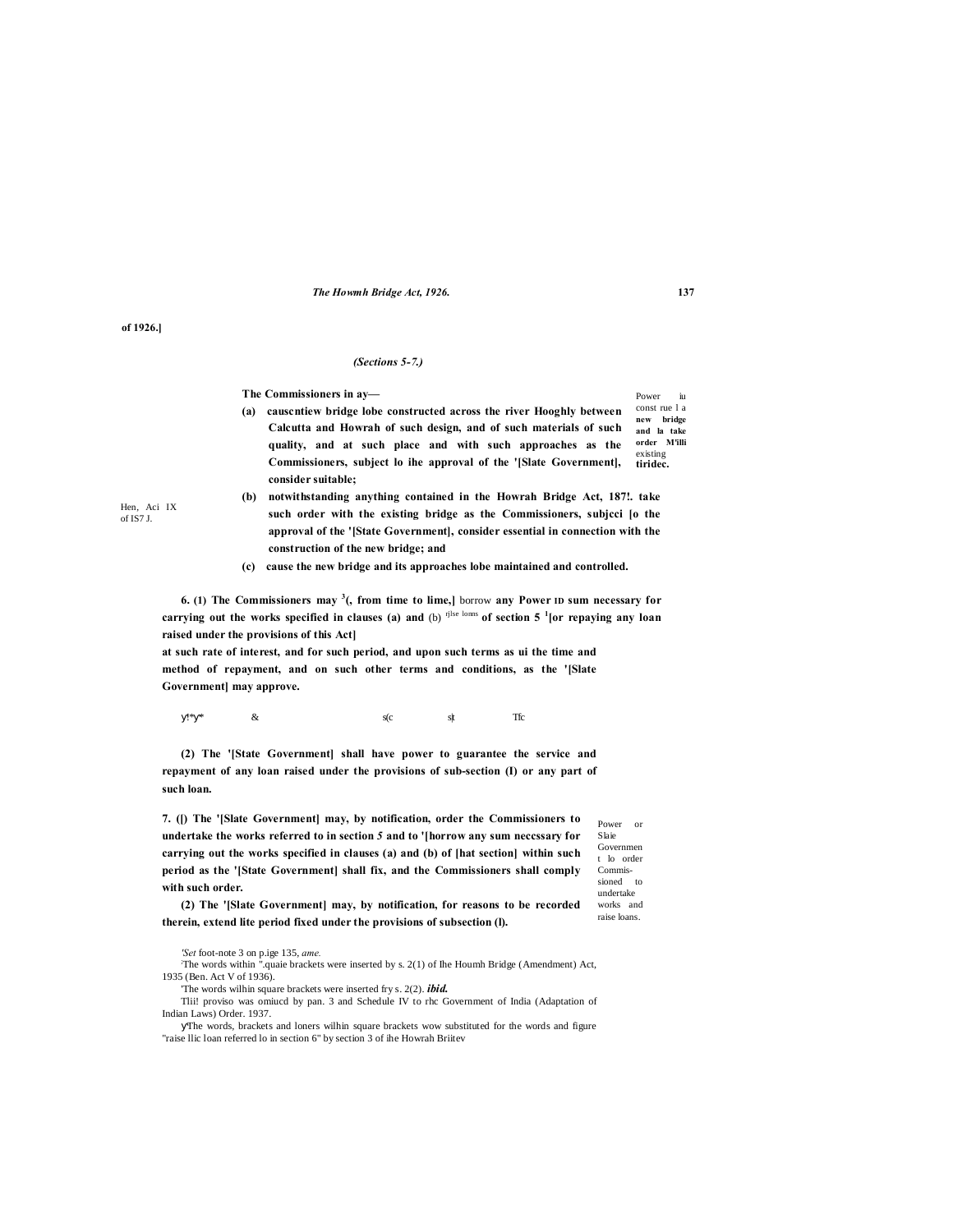#### *(Section 8.)*

**8. li shall be lawful forihe '[State Government] atony lime after the commencement of this Act, to cause to be levied For the purposes of this Act all or any of the following taxes:—**

*The Howrah Bridge Act. 1926.*

**3 (i) (1) a tax of not more lhan one-half** *per cent,* **on the annual**

**valuaiionofall lands and buildings in Calcutta (excluding**

**Tollygunge), as determined by the Corporation of \vesi Ben. Calcutta under Chapter XI of the Calcutta Municipal <sup>A</sup> "CI XXXIlt** i of 1951. **Act, 1951;**

- **(2) a lax of not more than one-quarter** *per cent,* **on the annual valuaiionofall lands and buildings inTollygungc as determined under the Calcutta Municipal Act, 1951, read with any notifications or orders issued or made under section 595 thereof;**
- **J (ia) a tax of not more than one-quarter** *per cent,* **on 1hc annual valuation of all lands and buildings in the municipality of Howrah as determined under Chapter X of the Calcutta Ben.** Aci 111 of 1923, **Municipal Act, 1923**, as extended to the municipality or  $\cdot$ <sup>'</sup> **Howrah and, until such valuation is made under that Act, on the annual rateable value of holdings situated within thai** municipality as determined under section 96 of the Bengal **An 111 Municipal Act, 1884, and continued under the provisions oT Ben Ac**<sup>†</sup>, XV</sup> **the Bengal Municipal Act, 1932; 1932.**
- **(ii) a tax of not more lhan one-quorler** *per cent,* **on the annual rateable value of holdings situated within <sup>4</sup> [lhe South Suburban Municipality] as determined by the Municipal Commissioners, under section 96 of the Bengal Municipal Act, 1884, <sup>5</sup> [and, on the annual valuation of all lands and buildings situated within the Garden Reach Municipality constituted under the Garden Reach Municipality Act, 1932,** Ben. Act **ill as continued under section 13 of that Act, and thereafter nn**  $\frac{of 193}{ }$

'.Tee fool-noLc 3 on page 135, *imte.*

: Clause (i) was substituted Tor the original clause by s. 3(1) of the Howrah Bridge (Amendment) Act, 1959 (West Ben. Act XIX of 1959),

'Clause (ia) was inserted by s.'IU) of the Howrah Bridge (Amendment) Act. 1935 (Ben. Act V of 1936),

'Ths: words "within the Tollygunge and South Suburban municipalities" were originally substituted for ilic words "within the municipalities of Howrah and Tollygunge and within the South Suh urban municipality" by s. -1(2) of the Howrah Bridge (Amendment) Act, 1935 (Ben, Act V of 1936), and thereafter the words "the South Suburban Municipality" were substituted for the words "ihc Tollygunge and South Suburban municipalities" by sec, 3(2)

of the Howrah Bridge {Amendment) Act. 1959 (Weil Ben. Act XIX of 1959).

'The words within square brckcis were added by s. 4(3) of the Howrah Bridge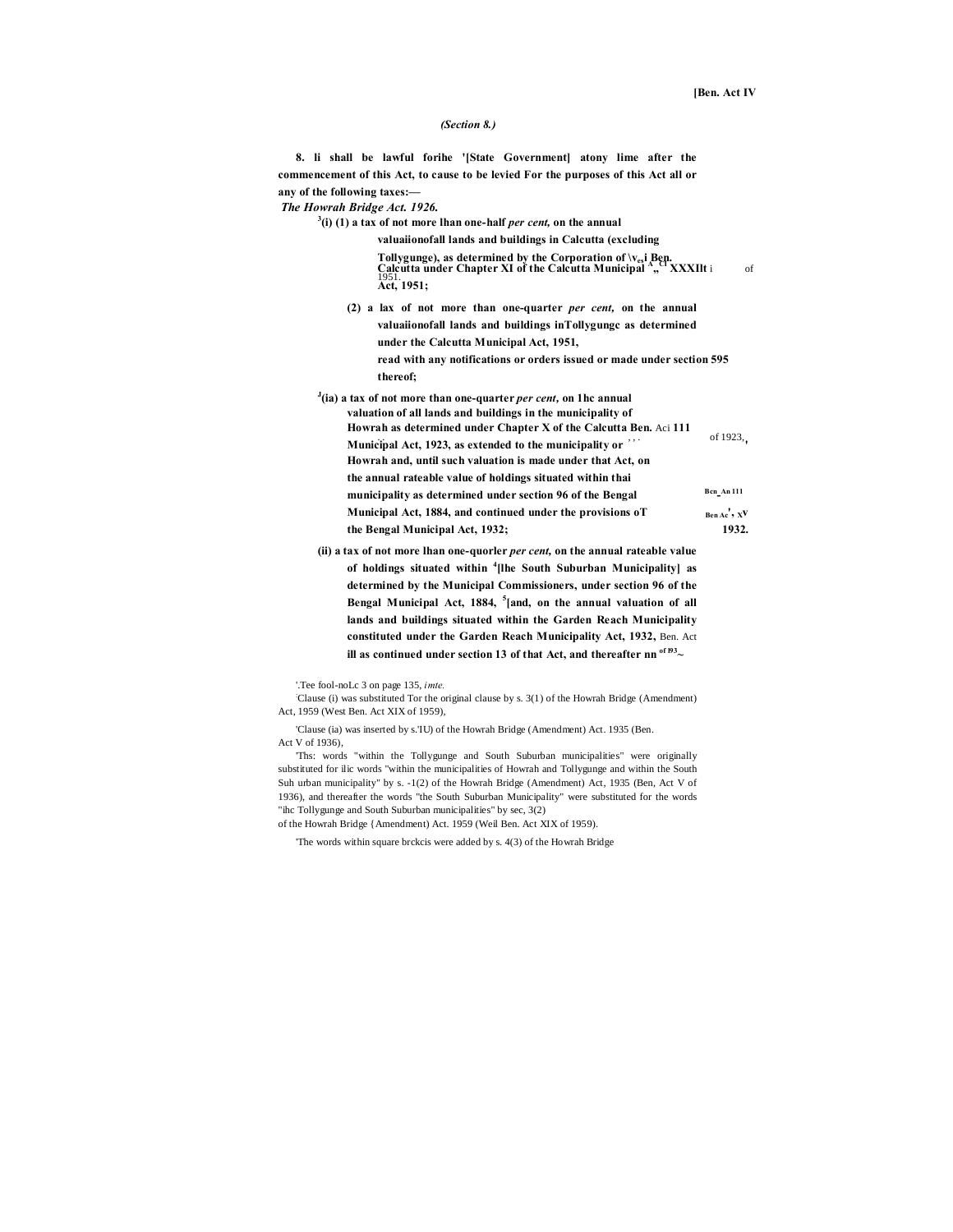[I *The Howrali Bridge Act, 1926,*

*The Howrah Bridge Act, 1926.* **, 139**

# **of 1926.]**

# *(Section S.)*

|           | [he annual rateable value of holdings situated within thai                                                                                               | $\ddot{\phantom{a}}$ |  |
|-----------|----------------------------------------------------------------------------------------------------------------------------------------------------------|----------------------|--|
|           | municipality as determined under the Bengal Municipal Act,                                                                                               | Ben Act XV           |  |
|           | 1932:                                                                                                                                                    | $of l_{11}21$        |  |
|           | 'Provided that the tax referred to in clause (i), [ia) or(ii) shall nol be levied—                                                                       |                      |  |
|           | on any land, building OT holding which is exempt under<br>(a)                                                                                            |                      |  |
|           | the Calcutta Municipal Act, 1923 <sup>2</sup> [as extended to ihe Ben, ACL HI Municipality of                                                            |                      |  |
|           | Howrah or ihe Calcutta Municipal Aci, wespBcn 1951], from the consolidated                                                                               |                      |  |
|           | rate or under the Bengal Act XXXIH Municipal Act, 1932, from the rale on                                                                                 |                      |  |
|           | holdings, as the $\frac{66}{1951}$ ,                                                                                                                     |                      |  |
|           | ease may be; and                                                                                                                                         |                      |  |
|           | on any municipal property which is not intended to be let out<br>(b)                                                                                     |                      |  |
|           | lo tenants or for otherwise deriving an income [herefrom;                                                                                                |                      |  |
|           | "(iii) a tax of not more than three <i>haye paise</i> on every quintal of goods                                                                          |                      |  |
|           | except salt, manganese ore, coal and coke, conveyed on the Eastern                                                                                       |                      |  |
|           | Railway and the South Eastern Railway into or                                                                                                            |                      |  |
|           | from Howrah Station;                                                                                                                                     | j                    |  |
|           | <i>Explanation</i> .—In this clause 'quintal' means one hundred                                                                                          | $\mathbf{1}$         |  |
|           | kilograms;                                                                                                                                               |                      |  |
|           | $(i \text{ v})$ a lax of not more than $\frac{4}{3}$ [two naye paise on every passenger]<br>on those railways brought to or taken from the said station: |                      |  |
|           | Provided that, the said tax may in the case of passengers taking                                                                                         |                      |  |
|           | suburban season tickets he calculated at the rate of '[twenty-five                                                                                       |                      |  |
|           | naye paise  per mensem for each such lickci or                                                                                                           |                      |  |
|           | at such lower rale as the '[Slate Government] may, by notification, prescribe;                                                                           |                      |  |
|           | (v) a lax at the rate of [three naye paise] in the case of a first class                                                                                 |                      |  |
|           | passenger, and at the rale of "(two naye paise) in the case of a                                                                                         |                      |  |
|           | second class passenger travelling by'[any steam-vessel plying as a                                                                                       |                      |  |
|           | ferry within, or partly within and partly without,                                                                                                       |                      |  |
| of 1936). | This proviso was inserted by s. 4(4) of the Howrah Bridge (Amc n d ment) Act, 193 S {B e n Acl \f                                                        |                      |  |
|           | The words wilhin square brackets were inserted by s. 3(3) of the HDurah Bridge (Amendment)<br>Act. 1959 (West Ben. Aci XIX of 1959).                     |                      |  |

The words wilhin square brackets were inserted by s. 3(3) of the HDurah Bridge (Amendment)<br>Act. 1959 (West Ben, Aci XIX of 1959),<br>Clause (iii) was substituted for ihe former clause by s. 2(1) of thii Howrah Bridge (Amendm

"See fool-note 3 on page 13S, *ante.*<br>"Substituted for the words "six pics" by *s*. 2(3) (a), *ibid.*<br>"Substituted for the words "inree pits" by *s*. 2(3) (b). *ibid.*<br>The words wilhin square brackets were substituted f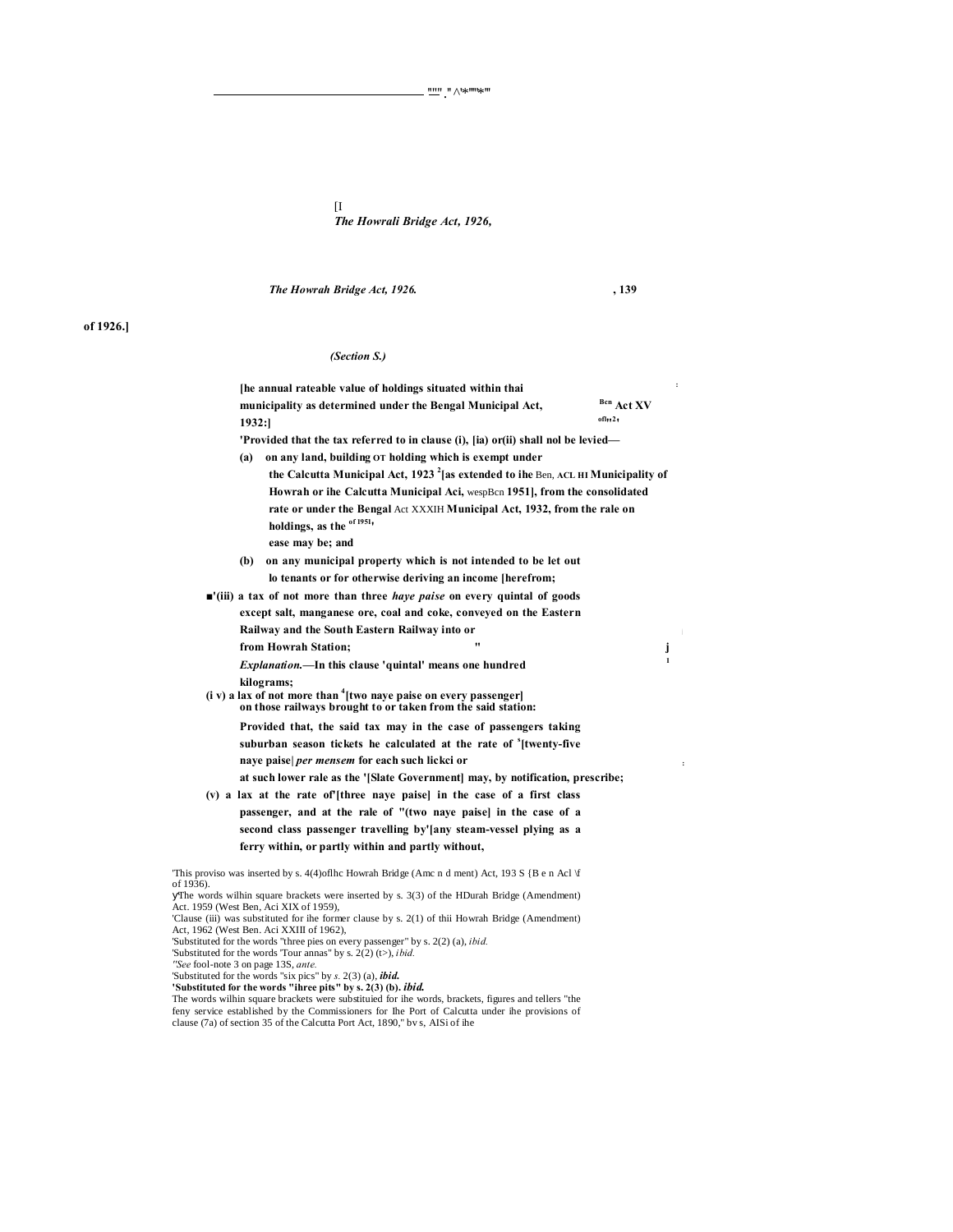## *(Section 9.)*

**thi; limits of ihe Port of Calcutta], in respect of each single journey so made by him, ihc fare of which is '[sixnaye paisc or more];; "**

**-Provided that the said tax may, in the case of passengers taking season tickets, be calculated ai the rate of -'[fifty naye paise]** *per mensem* **for each such first class ticket**  and at the rate of<sup>4</sup> [twenty-five naye paisc] *per mensem* for each such second class ticket **or ai such lower rate as the -'[State Government] may, by notification, prescribe; and** (i\* \* *m* \* \*

 $^7$ *Explanarioiu*— $\ln$  ibis section and in section 9 the word "steam-vessel" means every **description of vessel propelled wholly orin part by the agency ofstcam and includes a vessel which is propelled by elccirical or mechanical power.**

- **9. \*(al) ([) The tax leviable under sub-clause (I) of clausc (i) of section 8 shall be treated as if it were a part of the consolidated rate imposed under scction 165 of the Calcutta Municipal Act, 1951;**
	- **(2) the tax leviable under sub-clause (2) of clause (i) of section 8 shall be treated as if it were a pan of the municipal rates leviable under the Calcutta Municipal Act, 1951, read with any notifications or orders issued or made under section 595 thereof;**
	- **(3) the tax leviable under sub-clauses (1) and (2) of clausc (i) of section S shall be collected hy the Corporation of Calcutta. It shall be paid to the Commissioners in such manner and subjcct to such allowances and deductions as may be provided for by regulations made by the State Government in this behalf. Such regulations shalfbe deemed lo have come into forcc in respcet of Calcutta (excluding Tollygunge) on and from the 1st day of April, 1952 and in rcspccl of Tollygunge on and from the 1st day of April, 1953 and shall provide that any paymen ts made lo the Commissoi nere by the Corporation of Calcutta or by the Commissioners of the Tollygunge**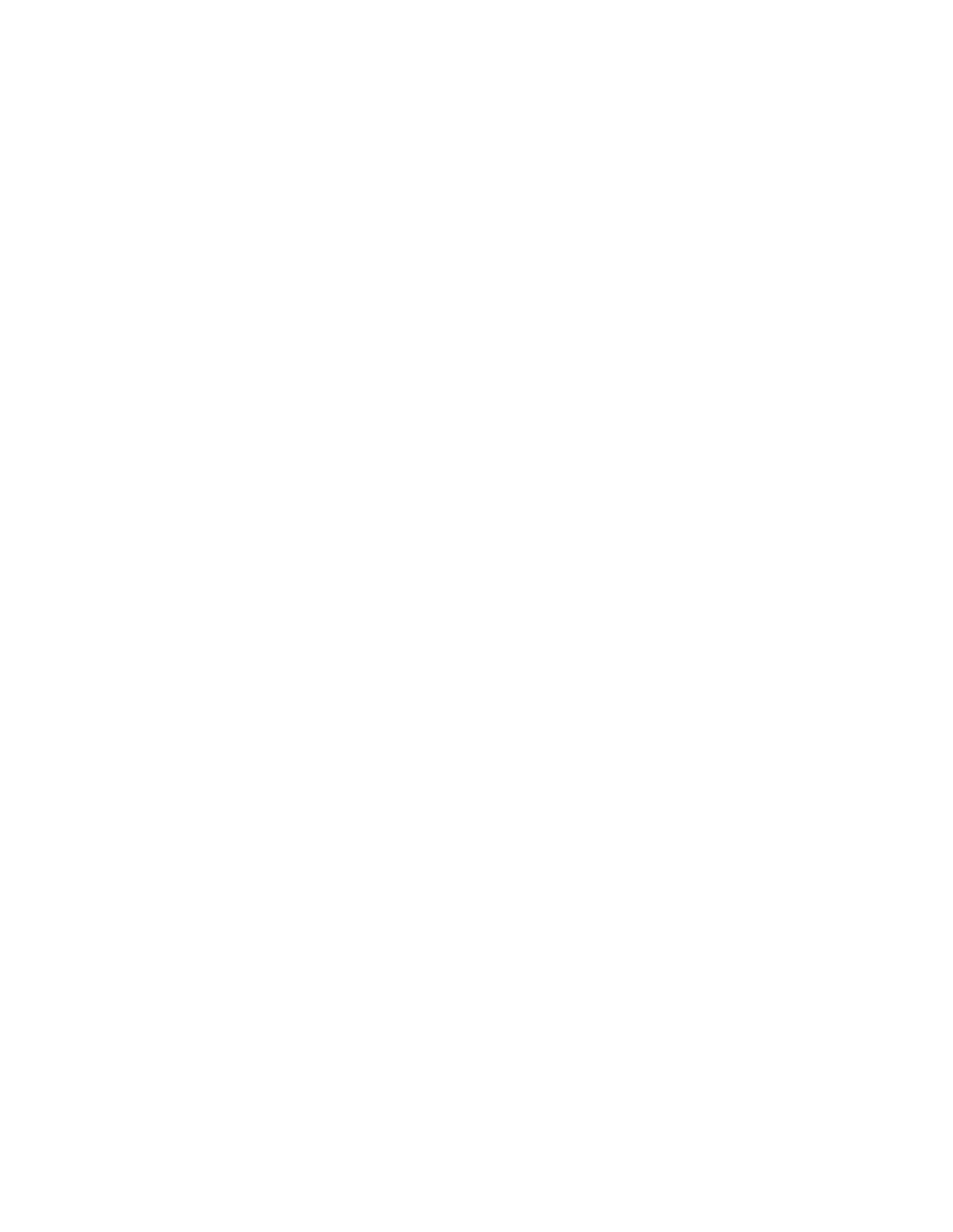## *The Howrah Bridge Act. 1926. 141*

Ill LI III I I III ............................... ......................................................................................................................................................................................................■ ■■-s y .->.--^-' ^

 $\therefore$  =  $-$ <sup>v</sup> $\land$ 

**or 1926.]**

#### *(Seaion 9.)*

^■■■■■■ ^ ........... - - - .................................

**Municipality under [his Aci before ihe Howrah Bridge w«iBcn (Amendment) Act, 1959 comes inlo force shall be 1959.lX° adjusted against any tax lo be collected and paid in accordancc with the prvisions of this sub-section and itic regulations. '(I) The lax leviable under clause (ii) of section 8 shall be treated as if it were a pan of the rates leviable under section 123 of the Bengal Municipal Act, 1932 and shall becollectedby the Commissioners of the municipalities named in lhat clause in the manner provided in the Bengal Municipal Act, 1932. : (la)Thc lax leviable under clause (ia) of section 8 shall be treated as if it were a part of the consolidated rate . imposed under section 124 of ihe Calcutta Municipal**

Bin. An XV of

1932.

**Ben. AL-I ill Act, 1923, as extended lo ihe municipality of Howrah, "" and shall bo collected by ihe Commissioners of lhat municipality in the manner provided in ihe said Aci.**

**(2) The tax leviable under cl ause (iii) of section 8 shall be collected on goods imported or exported by rail, by means of asurchargcon freight, by . the administration of the railway by which ihe goods are carried.**

**(3) The tax leviable under clause (iv) of section 8 shall be collected by means of a surcharge of fares, by the administration of the railway by which the passengers are carried.**

**(4) The tax leviable under clause (v) of scciion S shall be collected by means of a surcharge on Tares, by ■'[ihe owner of the steam-vessel by which the**  passengers are carried].<br>  $\bullet$ *JjL*; *ijt •JjL; ijt jjc \$*

**(6) The taxes collectcd as prescribed - 1 [m sub-sections (l) lo (4) of this section] shall be paid direct to the Commissioners by ihe collccling agency**

'Sub-sec ii on (1) was substituted Tor the original sub-section by s. 4(2) of [he Howrah Bridge (Amendment) Act, 1959 (West Ben. Act XIX of 1959).

; Sub-section (la) was inserted by 5 5(2) of ihe Howriih BriJjje (Amendment) Aci, 1935 (Bin. Aci V of 1936).

'The words wilhin square brackets were substituted fur ihe wotds "ihe Commissioners Tortile Port of Calcutta" by s. 5(3), *ibid.*

'Sub-sections (5) and (5a) niuiMfd by s. 3( I) of the j.-h Bridge (Amendment) A el. I%2 (West Ben. Aci Mill of 19&2).

The words'in sub-sections (1) (o ( $\gg$  ) of (his scction" were originally substituted for the words

"inihis ssction" hy s. 4(4) of the Howrah Bridge (Amendment) Act, I95y (West Ben.

Act XIX of 1959). anil thereafter the wrirrts "Ln sub-seciions (I) to (4) uf this section" ncic substituted for the words "in sub-sccticns (1) to (5a) of this section" by s. 3(2), *ibid.*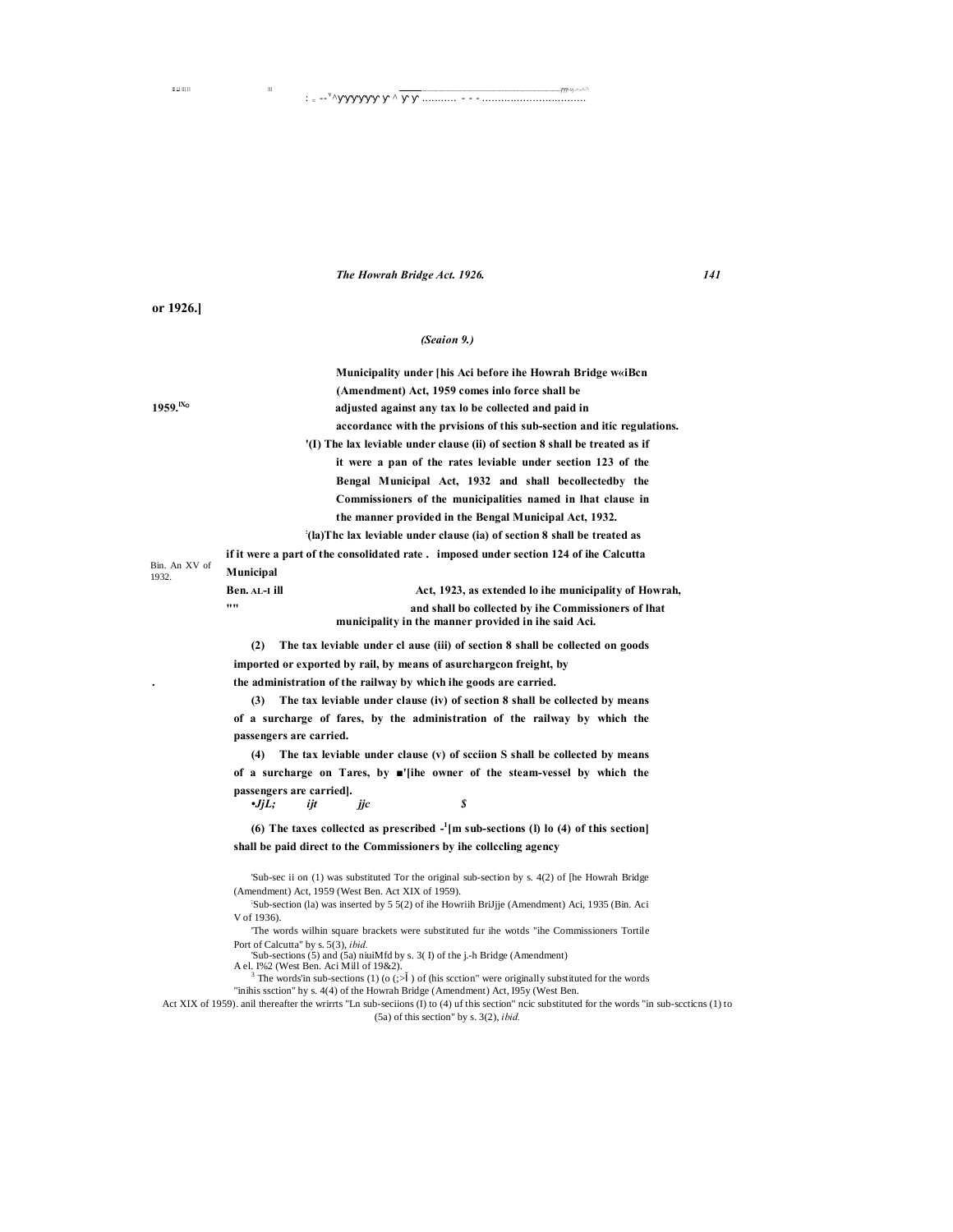*The Howrah Bridge Act. 1926.*

#### *(Sections iO, J I.)*

**at such limes as may be prescribed by ihe <sup>1</sup> [Stale Government) afier making such deduction as [he '[Slate Government] may approve to meet any expenses incurred in connection wilh the levy and collection of the said [axes.**

*<sup>1</sup> Explanation I.***—The word "administration" as used in sub-sections (2) and (3) has ihe same meaning as in clause (6) of section 3 of the Indian Railways Act, 1890.**

*-Explanation* **2.—The word "owner" as used in sub-section (4) has the same meaning as in the Indian Steam-vessels Act, 1917. 1 or j**917

Construction of I mm way and contribution therefor.

**10. (1) Subject to the approval of the '[Slate Government], the Commissioners may authorise any person to construct, maintain and use a tramway or tramways over Ihe new bridge and its approaches on such terms as the Commissioners may consider suitable.**

**(2) When any person is authorised under sub-section (1) to construct,**

**maintain and use a tramway or tramways over the new bridge and its approaches, he shall pay (o the Commissioners at such lime and in such manner as the Commissioners may, by notification, prescribe, such sum or sums as the Commissioners may, from time to time, require as his contribution for the purposes of sub-section (1):**

**Provided that if any disagreement arises between the Commissioners and such person, in regard to any of the matters referred to in this subsection, the question shall be determined by the '[Stale Government].**

Contribution by Stale Government.

**11. The '[State Government] shall pay a sum of four lakhs of rupees per annum towards the service and repayment of-'[any loan] raised under the provisions of section 6:**

**Provided that, if the '[State Government] in accordance wilh the provisions of**  section 12 reduce the rate of ihe taxes leviable under clauses (i)  $\left[ \cdot \right]$ , (ia)] and (ii) of **section 8 or under <sup>5</sup> [any] of those clauses, they may also reducc ihe amount of the said contribution by a sum proportionate to the amounl by which [he lolal yield of the taxes levied under [hose ''[three] clauses during [he year following such reduction is less than the total yield of the said laxes during ihc preceding year. \_\_\_**

'Srr fooi-nolc 3 on page 135. *unit.*

: The original *Explanation* was numbered as *Explanation 1* and *Explanation 2* was added bys. 5(6) of the Howrah Bridge (Amendment) Act. 1935 (Ben. Aci V of 1936).

'The words wilhin square brackets were subs Li luted for Ihc words "'the loan" by s. 6(a), *ibid.*

'The brackets and tellers were inserted by s. 6(b), *ibid.*

**Tliis word was subsli lined for ihe word "ciihcr"' by s. 6(c),** *ibid.*

**This word was subslitilled for ihe word "two" by s. 6(d),** *ibid.*

**[Ben. Act IV**

**IX of 1890.**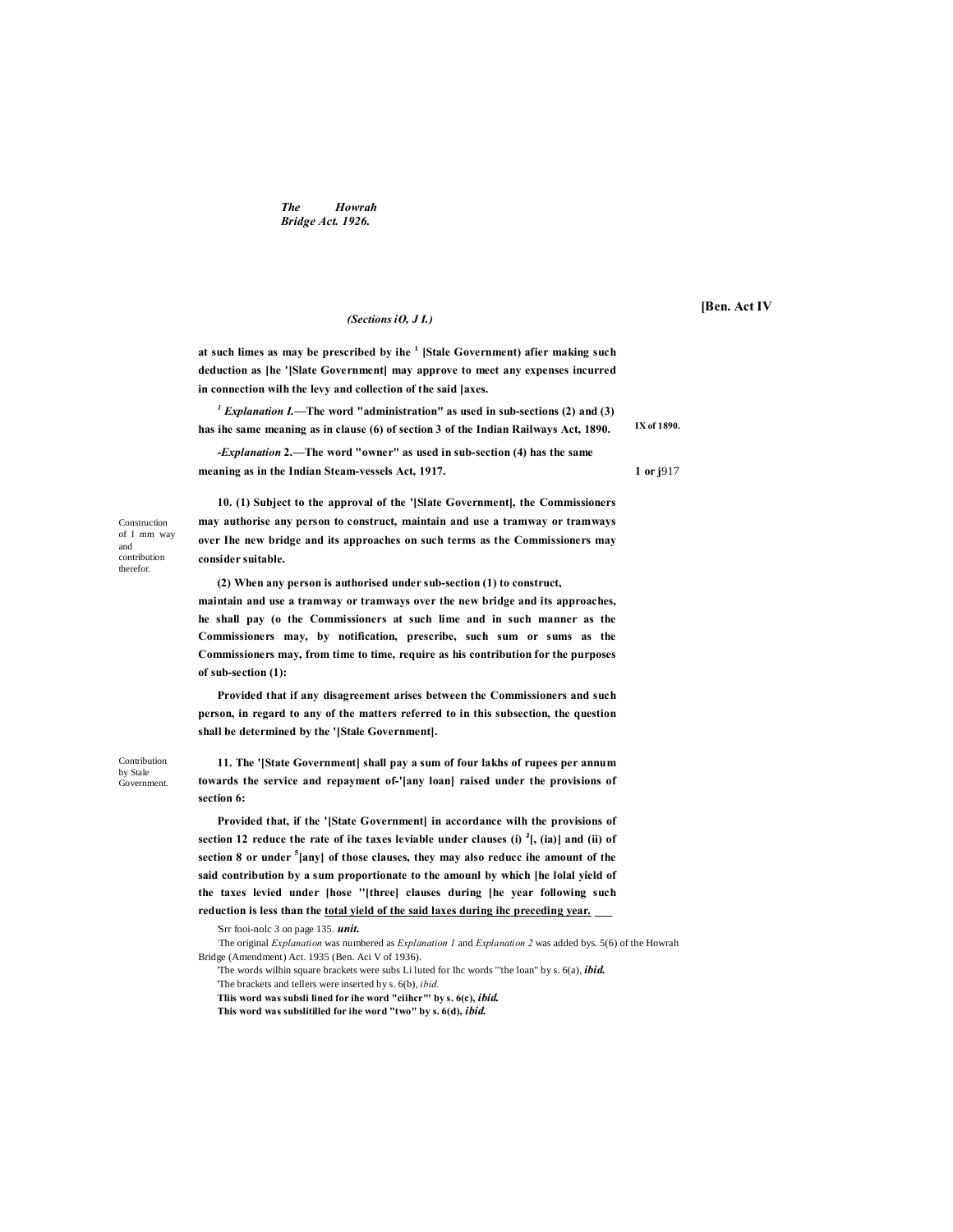The Howrah Bridge Acr, 1926.

of 1926.]

## (Sections  $J$  2- $J$  5.)

12. The '[Stale Government] may, by notification, subject to the provisions of section 8-

- (i) vary ihe rates fil which ihe taxes  $-$ \* \* \* leviable under thai section are lo be naid:
- $(ii)$ exempt all or any classes of persons on whom, or of vehicles or goods on which, taxes are leviable under that section from pay mem thereof:

Provided [hat [he '[Slate Government] may by notification cancel or modify any order made under this section.

Lo vary t.ixcE. etc., and mnke exceptions Prt>pcny moneys 10 vesi in the Commis sioners in iiusi.

Power lo Suic overrun en i

13. (1) All property, movable and immovable, acquired or in any way otherwise procured for the construction, improvement, maintenance and comrol of [he new bridge and iis approaches, and ihe new bridge and its approaches rind all moneys received by ihc Commissioners under [his Aci shall vest in the Commissioners in irusi for ilic purposes of this Aci.

(2) All moneys received by the Commissioners for the purposes of this Ac[ shall form a separalc fund which shall be known as the new Howrah Bridge Trust Fund.

(3) The<sup>1</sup> [State Government] may by rule provide for the payment of moneys irt[o the new Howrah Bridge Trust Fund, for the investment by the Commissioners of moneys received into thai fund and for ihc custody and disbursement of such moneys.

14. The Commissioners shall beep such accounts as [he '[Suite Government may prescribe of all expendkure in or aboul [he construction or mniritennncc of the new bridge Accounts, and iis approaches, and of ths collection of taxes and contriburions in relation lo the new bridge, and also of the income derived from taxes and contributions. The accounts shall be examined from time to [ime by auditors appointed in ihis behalf by Ihc '[Stale Government],

15. The Commissioners shall for each year prepare an estimate of incometobercceivedandexpendiiureiobeineurrcd by them in accordance with, and for the purposes of, (his Act in [he manner set forth in sections 69, 70, 71 and 72 of [he Calcutta Port Aci, 1890 "], subject [o ihe modification that in applying sections 69, 71 and 72 of [he Calcutta Pur] Aci, 1890, for the words 'Central Government', wherever they occur, Lhe words 'Slate Government' shall be deemed to be subs\ituted],

'Sec foot-note 3 on page 135, mile, The words "an d other paymenis" we re Q m i lied by s. 5 of ihe Howrvih R ri dje (Ame n d men i) Act. m? (West Ben. Ad XIX of 1959). The words and figures within square bmckels were added by s, 6, *ibid* 

Estimates of income and expenditure.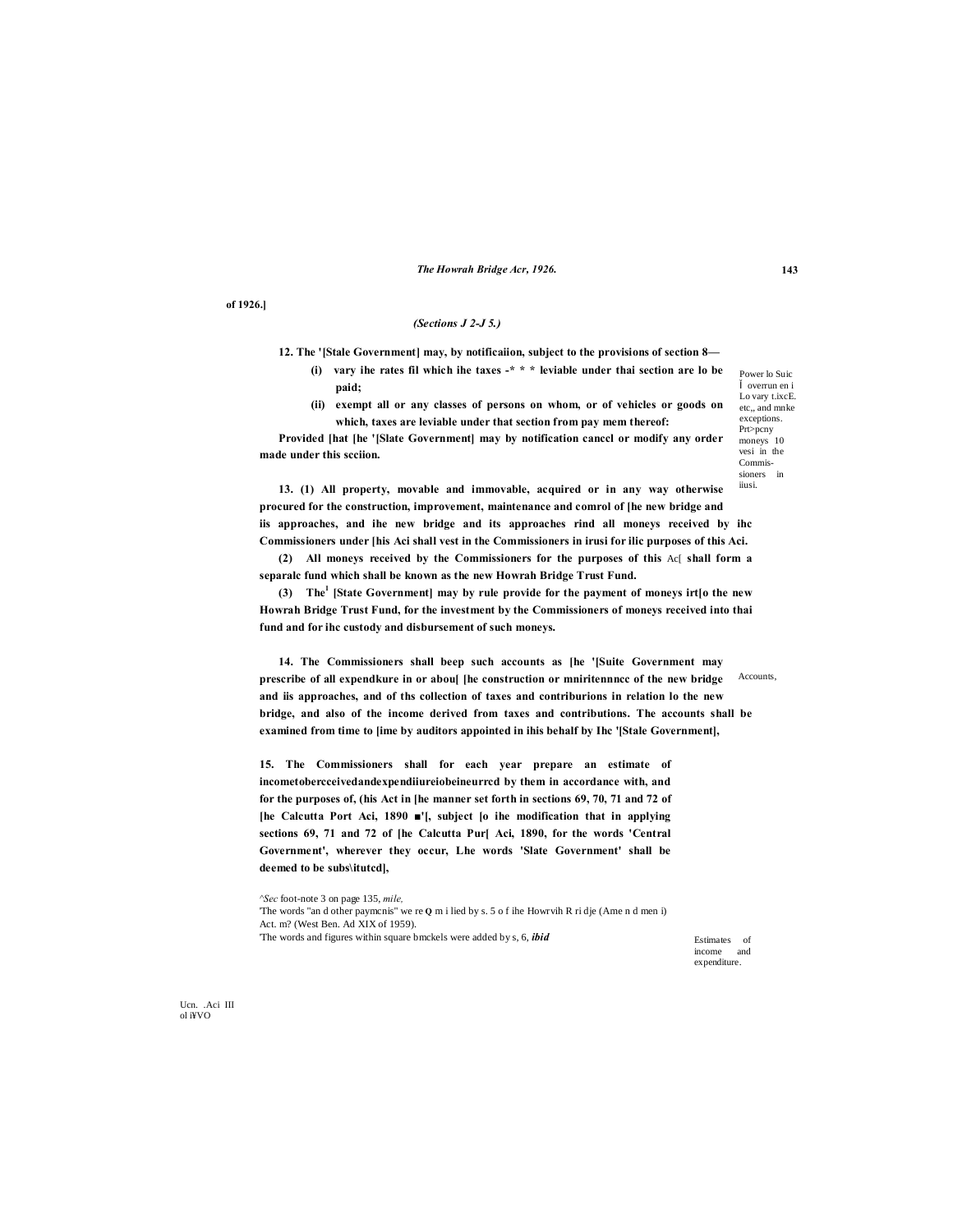*The Howrah Bridge Act. 1926.*

**[Ben. Act IV**

# *(Sections 16-18.)*

Procedure on failure jit local " authorities (n make payment.

**16. If '\* \* \* 1,1 the Corporation or Calcutta or the Commissioners of any of ihe municipalities named in ; [clauses (in) and (ii)] of section £! fail to make any payment as required by section 9, the '[Stale Government] may attach ""[the Municipal Funds] or any portion thereof, and the provisions of section 118, subsection (2) of (he Calcutta Municipal Aci, 1923 <sup>5</sup> [or section 152, sub-section (2) of the Calcutta Municipal Act, 1951, as the case may be], shall, with all necessary modifications, be deemed to apply.**

Ben. Act III of 1923. West Ben. Act XXXltl of 1951.

**Recoveries. 17. Any sum due to the Commissioners under the provisions of this Act shall be recoverable by the Commissioners in the manner provided for the recovery of a public demand.**

**Powers iii 18. If in ihe opinion of ihe<sup>3</sup> [State Government] the Commissioners**

**default** fry **have made default in the performance of their duties under this Aci, the ^on'-nT" '[State Government] may, by notification, dissolve the body established hy section 3 and may, by notification, establish another body of trustees for the purposeofthis Act, or lake under their own management (he construct ion, maintenance, improvement andcontrol of thenewbridgeand its approaches and the arrangements for the service and repayment of'[any loan] raised under the provisions orsection 6; and thereafter for all the purposes of this Act the powers conferred and duties imposed by this Act upon the Commissioners and all contracts entered into or liabilities incurred by the Commissioners under this Act shall be deemed to be transferred to**  <sup>7</sup> [the said trustees] or to the -'[State Government], as the case may be, may enter oh **the new bridge and its approaches and may take possession of the same and of all properties and moneys vested by this Act in the Commissioners.**

> 'The words 'thi: Commissioners for ihe Port of" Calcutta or" wen.\* r> milled by s. 7(1) of ihe Howrah Bridge (Amendment) Act, 1935 (Ben. Act V of 1936). : Thc words, brackets and tellers wilhin square bracken. were substituted Tor the word, brackets and

Iciters "clause (ii)" by v 7(2), *ibid.* '.l>c foot-note 3 on page 135, iinfc.

<sup>4</sup>The words wilhin square brackets were substituted for the words "Ihe funds of Ilie Commissioners for the Port of Calcutta onhe Municipal Funds, as the ease may be, or any ofihem" bys. 7(3) of lhe Howrah Bridge {Amendment) Act, 1935 (Ben. Act V or 1936), The words wilhin square brackets were inserted by s, 7 of the Howrah Bridge (Amendment) Aci. 1959 (West Ben. Act XIX of 1959), The words wilhin square brackets were substituted Tor the words "the loin" hy s, S of the: Howrah Bridge (Amendment) Act, 1935 (Ben. Act V of 1936),

These wards wilhin square brackets were subsiituled for the words "the trustees so appointed" hy s. 3 of the Howrah Bridge (Amendment) Act. 1959 (Wcsi Ben. Act XIX

of 1959).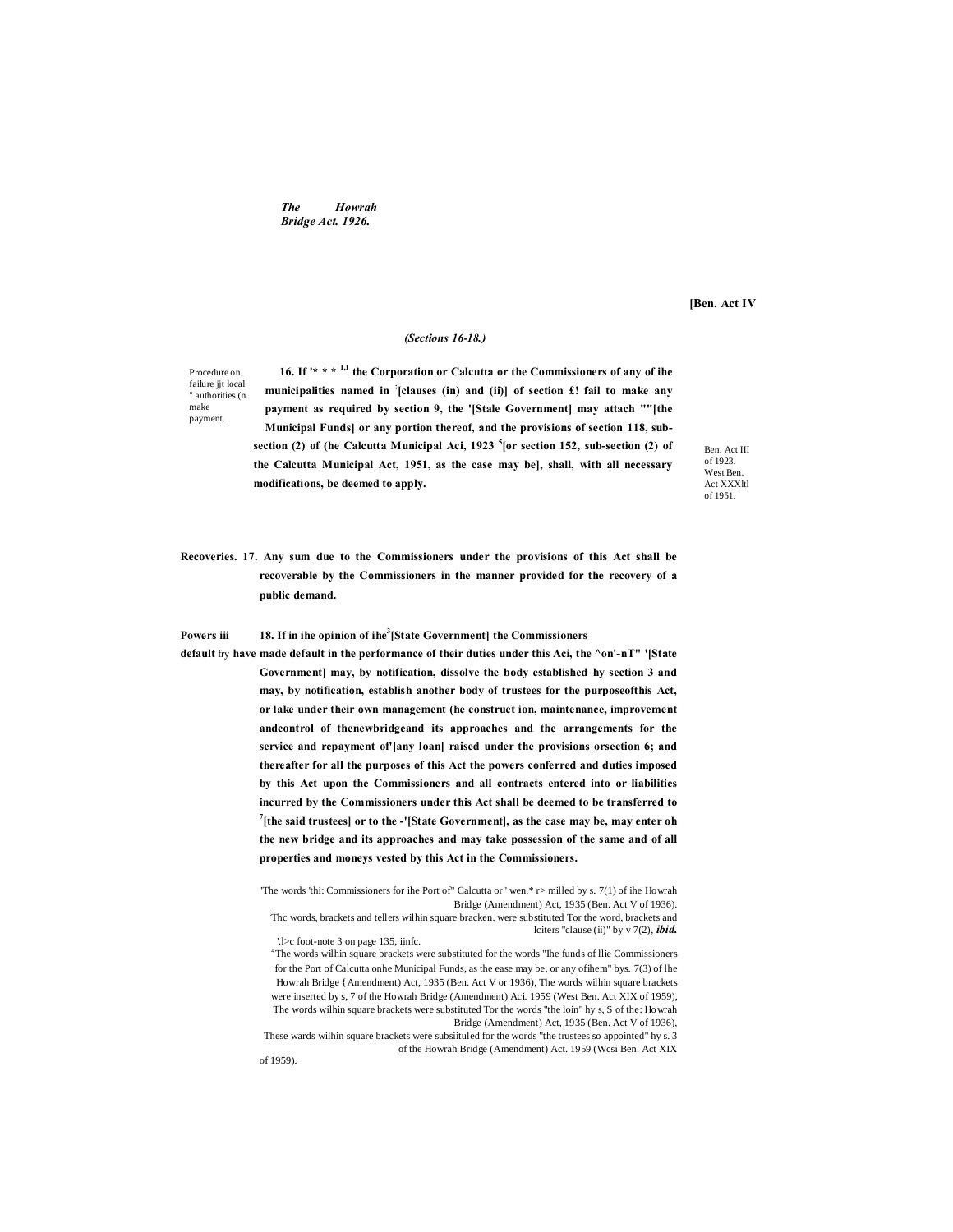#### *(Seeiions ISA, '19, 20.}*

**'18A. Lands required for ihe construction of ihc new Howrah Bridge including iis foundations, approaches and slopes or for any improvement thereof logciher with all structures on SUL'II lands forming pan of the said bridge which vest in ihe Commissioners under sub-section (I) of scetion** 13,-

**(0 shall be exempt, or (ii) shall not be** 

**exempi**

**from the consolidated rale leviable under section 165 of the Calcutta Municipal Act, 1951 or leviable under section 124 of the Calcutta Municipal Act, 1923, as extended to the municipality of Howrah according as—**

- **(i) they are noi, or**
- **(ii) they arc**

**let out to tenants or otherwise utilized for deriving income.**

*Evplematioit.***—For the purpose of this section the amount received under any agreement by the Commissioners from the Calcutta Tramways Company, Limited Tor the use of the new Howrah Bridge by ihe latter shall not he regarded as rent or income.**

**-19. (I) The State Government may, after previous publication, make rules for carrying out the purposes of this Act.**

**(2) In particular and without prejudice to the generality of the Foregoing power the Stale Government may make rules—**

- **(a) for regulating the collection of taxes which may be imposed under this Act and the payment thereoftotheCommissioners;**
- **(b) for prescribing Lhe method of examination hy auditors under section 14 of ihe accounts kept by the Commissioners;**
- **(C) For the safe and convenient use of the new Howrah Bridge and the approaches thereto and any tramway constructed thereon;**

**(d) for the passage ofboats and vessels under or through the new Howrah Bridge.**

Power lo prohibit ihe sinking of, or remove, lube-well, **■20. The Stale Government may, in order to ensure Ihe safely of the new Howrah Bridge or its approaches,— (i) prohibit the sinking of tube-wells, or (ii) direct the removal of any particular tube-well already sunk, likely in its opinion lo endanger such safely,—**

**within such distance from the piers of the said bridge**

'Sec lion ISA. which was originally inserted by s, 9ol"lhe Howrali Bridge (Amendment) Aci, 1935 (Beii. Aci V of 1936), was sutisliluied by s.9 of llie Howrah Bridge (Amendment) Aci. 1959 (West Ben, Aci XIX of 1959). ! Seciion 19 was substituted foi the original see I ion by s. 10, *ibid.*

'Section 20 was suhsiiluli'il Tor ihc original seclion by s. II, *ibid.*

Lands and slmclurcs of ihc new **bridge when**  lo be excmpi from or when lo be **liable** io municipal lax al ion.

Power lo Si ale Gove rnni cm lo nuke rules.

**14 5**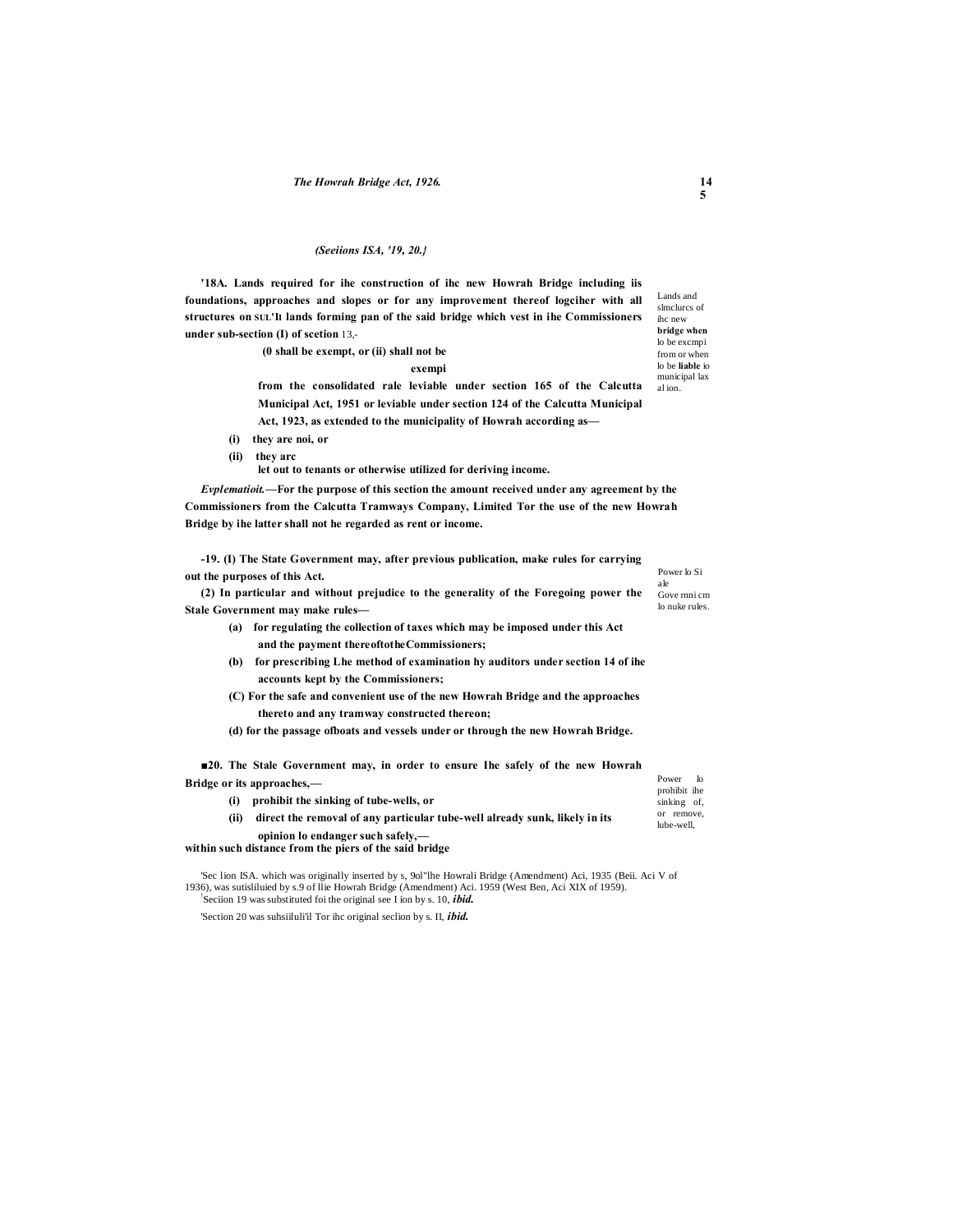# *The Howrah Bridge Act, 1926.*

# **[Ben. Act IV of 1926.]**

# *(Sections 21-23.)*

**as may be specified by h by notification, after consultation wilh the Commissioners, [he Corporation of Calcutta and ihe Commissioners of the Municipality of Howrah.**

**indemnity 21. No person shall be entitled to any compensation for any loss or**

**injury which he may sustain by reason of any obstruction lo the navigation of ihe river Hooghly which may be caused hy operations connected with the dismantling or removal of the existing bridge and its approaches or the construclion or repair of the new bridge and its approaches, or for any interference wilh any rights vested or otherwise, which may result from operations connected with the dismantling or removal of the existing bridge and its approaches or the construction or repair of the new bridge and its approaches.**

*22. (Pen alty for infringement of by-law.)—[ Omitted by sec. 12 of the Howrah Bridge (Amendment) Act. 1959* fVVej/ *Ben. Act XIX of 1959). ]*

O (Tenets and penalties.

**'23. The acts or omissions referred to in column 1 of the table below shall be deemed to be offences and they shall be punishable to the extent mentioned in the corresponding entry in column 2 thereof;—**

#### TABLE.

**(1) Contravening any rule made under section 19,**

1

**(2) Contravening the provisions** 

**ofscclion 20.**

**(3) Wilfully evading or attempting to evade pay mem of any contribution or lax payable under this Act.**

**Fine not cxeecding five hundred rupees,**

**Fine not exceeding five hundred rupees or fifty rupees per day where the offence is a continuing one.**

**Fine which may extend to fifty rupees orimprisonment which may extend to fourteen days or both.**

'Suction 23 was substituted for ihe original see lion by s. 13 of the Howrah Bridge (Amendment) Act. 1955 {West Ben. Act XIX of 1959).

For S[alemem of Objects and Reasons, jt-c the *Ciiktitru Guzcne* or 1924. Par) [V. page 13: and for Proceedings in Council, set the B Volume XVItt. pages 61 69, Volume XX, No, 3. page 253. and Volume XXII, pages 163-220.<br>T

'Substituted for the words "one anna or more" by s. 2(3) (c) of the Hownth Bridge (Amendment) Act, 1962 (West Ben. Aci XXII of 1965). :

The word "and" ni the end of clausc (v> was omitted. and this proviso was added by s. Mb) of the Howrah Bridge (Amendment) Act, 1935 (Ben. Aci V of 1536),

**MG**